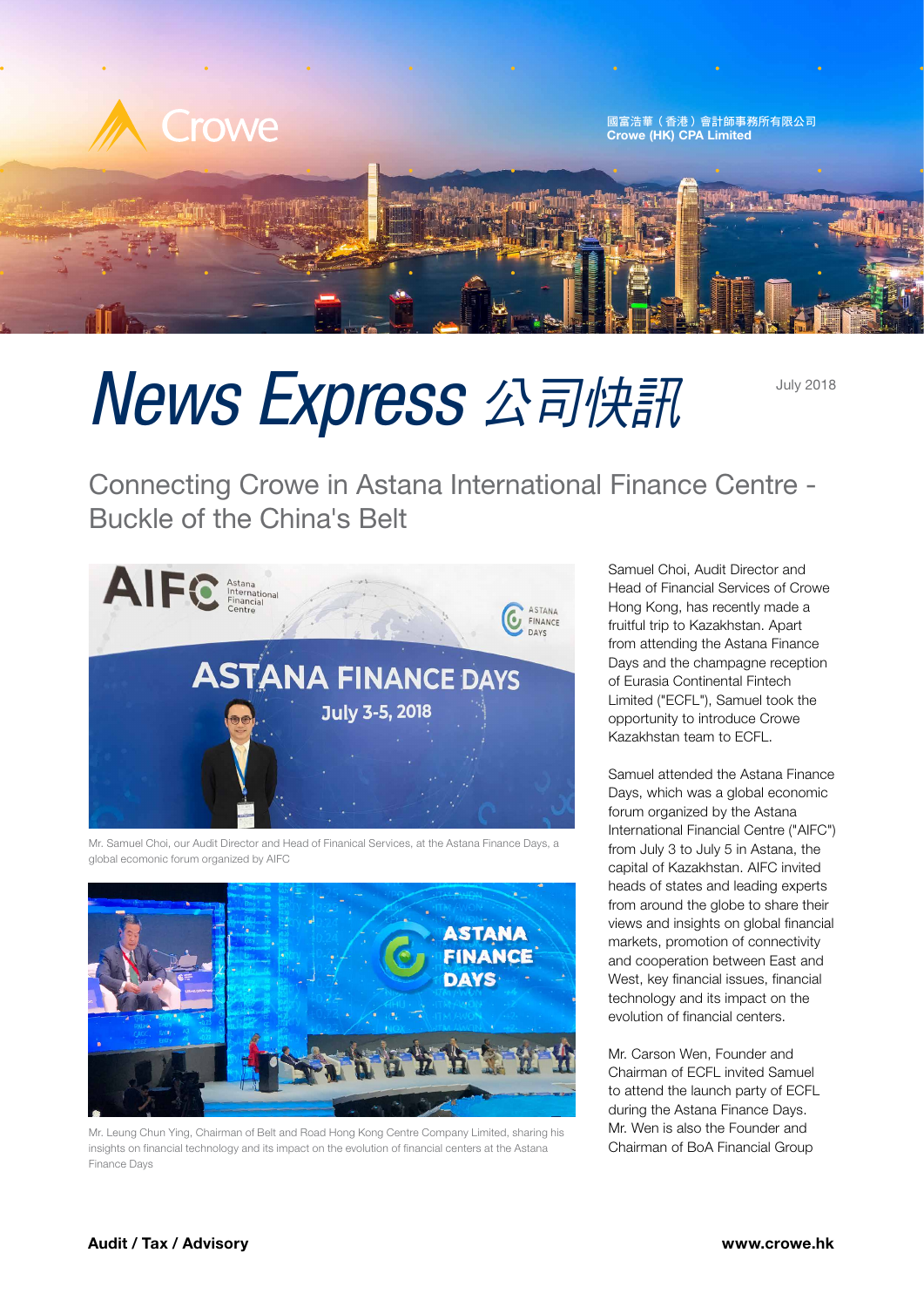





Mr. Samuel Choi (3<sup>rd</sup> from the left), our Audit Director and Head of Financial Services; Mr. Leung Chun Ying (8<sup>th</sup> from the left), Chairman of Belt and Road Hong Kong Centre Company Limited; Mr. Carson Wen (10<sup>th</sup> from the left), Founder and Chairman of BoA Financial Group Limited; Mr. Eteu Kuneinen (11<sup>th</sup> from the left), President of Eurasia Continental Fintech Limited, Astana, Kazakhstan, at the launch reception of Eurasia Continental Fintech Limited

Limited in Hong Kong and Bank of Asia (BVI) Limited in the British Virgin Islands, who are clients of Crowe Hong Kong. ECFL is amongst the first batch of fintech companies with the Sandbox Permission issued by the Astana Financial Services Authority. The Company provides digital banking services, including for clients and projects that support the development of China's Belt and Road Initiative. Other notable guests included Mr. Leung Chun Ying, Chairman of Belt and Road Hong Kong Centre Company Limited, Mr. Kairat Kelimbetow, Governor of AIFC, Kazakhstan, and delegates of other business associates from China, Singapore and Hong Kong.

ECFL was launched in the AIFC to take advantage of the wealth, talent and other opportunities it provides. AIFC's unique regime is based on the English Common Law, which facilitates the cooperation between East and West. It is located in Eurasia and has been dubbed as the "Buckle



Mr. Samuel Choi (1st from the left), our Audit Director and Head of Financial Services; Mr. Carson Wen (1st from the right), Founder and Chairman of BoA Financial Group Limited; Mr. Kairat Kelimbetov (3<sup>rd</sup> from the right), Govenor of Astana International Financial Centre, at the the launch reception of Eurasia Continental Fintech Limited

of the Belt" of China's Belt and Road Initiative, attracting investors to the developing financial center.

Clients are best supported by firms and people with global experiences and local knowledge of laws and customs. Samuel took an active role to introduce Mr. Alberto Simoncini and Ms. Lidiya Petruk, Managing Partner and Audit Partner of Crowe Kazakhstan respectively to the clients. The introduction provides a good example of Crowe's global network and capabilities to best serve clients' business needs and development.